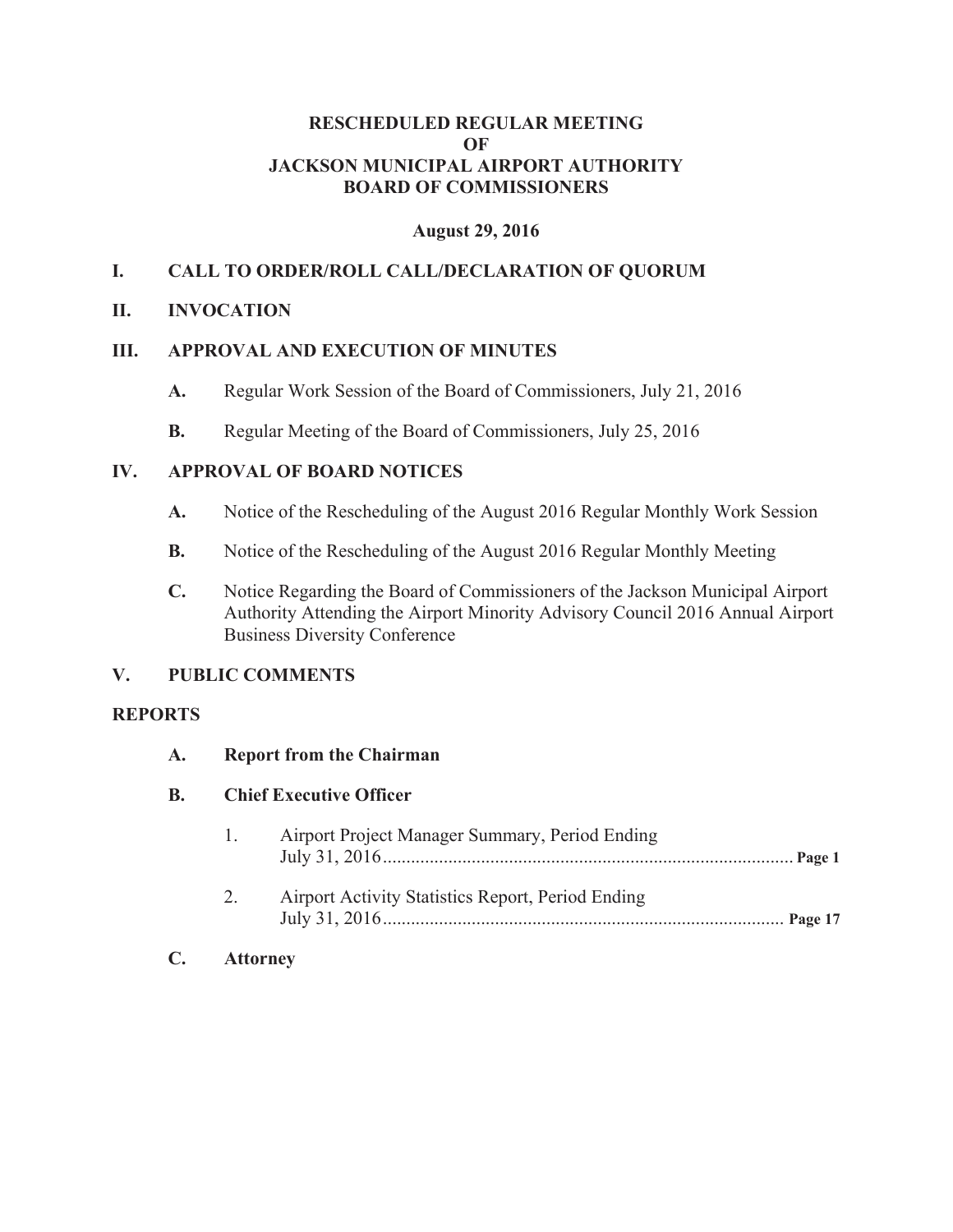# **VI. ACTION ITEMS**

**D.** 

**E. Grants**

## **A. Financial Matters**

|    | 1.                  | Financial Reports for July 2016: |                                                                                                                                                                                              |  |  |
|----|---------------------|----------------------------------|----------------------------------------------------------------------------------------------------------------------------------------------------------------------------------------------|--|--|
|    |                     | (a)                              |                                                                                                                                                                                              |  |  |
|    |                     | (b)                              |                                                                                                                                                                                              |  |  |
|    |                     | (c)                              |                                                                                                                                                                                              |  |  |
|    | 2.                  | <b>Early Issues</b>              |                                                                                                                                                                                              |  |  |
| В. |                     |                                  | <b>Service Agreements</b>                                                                                                                                                                    |  |  |
|    | 1.                  |                                  | Project Management Support Services: JMAA: Authorize Execution                                                                                                                               |  |  |
| C. |                     | <b>Construction Projects</b>     |                                                                                                                                                                                              |  |  |
|    | 1.                  |                                  | JMAA Project No. 06-16, Hawkins Field (HKS) South Apron<br>Rehabilitation, HKS: Authorize Award and Execution of Contract<br>for Construction (Hemphill Construction Company, Inc.)  Page 45 |  |  |
|    | 2.                  |                                  | Airport Operations Area Fencing at Hawkins Field, HKS: Authorize<br>Award and Execution of Contract for Construction (Innovative                                                             |  |  |
| D. | <b>Procurements</b> |                                  |                                                                                                                                                                                              |  |  |
|    | 1.                  |                                  | Queue Monitoring Solution, JMAA: Authorize Agreement for<br>Services and Approve the Purchase of Hardware and Software  Page 50                                                              |  |  |
|    | 2.                  |                                  | Hardware and Software Licenses and Support Agreements<br>Renewals, JMAA: Authorize Execution of                                                                                              |  |  |
| E. | <b>Grants</b>       |                                  |                                                                                                                                                                                              |  |  |

1. JMAA Project 006-16, Hawkins Field South Apron Rehabilitation, HKS: Authorize Acceptance of Fiscal Year 2017 Airport Improvement Program (AIP) Grant Offer .................................................. **Page 58**